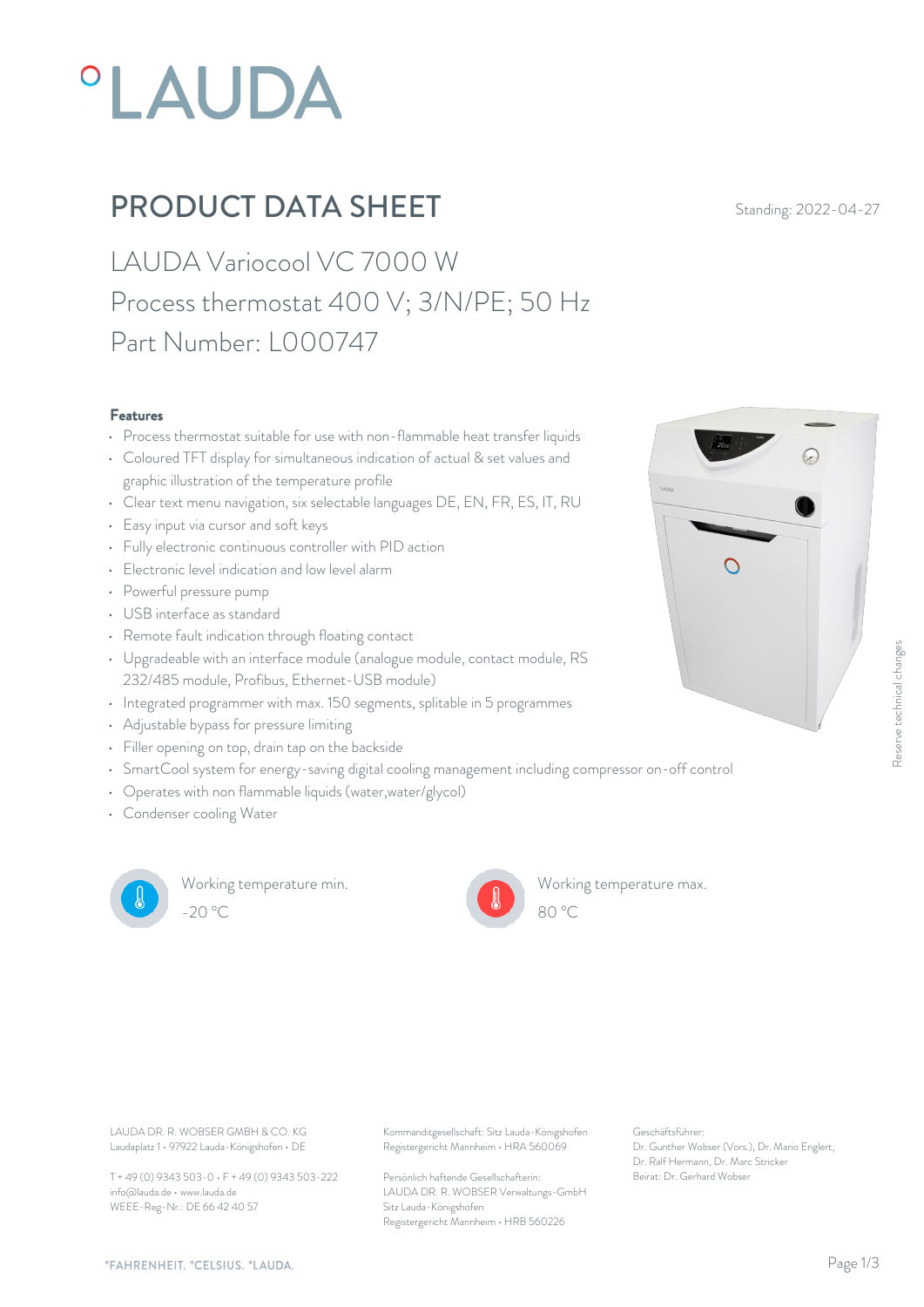## *°LAUDA*

## PRODUCT DATA SHEET Standing: 2022-04-27

### LAUDA Variocool VC 7000 W Process thermostat 400 V; 3/N/PE; 50 Hz Part Number: L000747

#### Technical Features (according to DIN 12876)

| Working temperature range                                                        | $-2080 °C$                                                                             |                                                                                                           |                           |
|----------------------------------------------------------------------------------|----------------------------------------------------------------------------------------|-----------------------------------------------------------------------------------------------------------|---------------------------|
| Ambient temperature range                                                        | 540 °C                                                                                 |                                                                                                           |                           |
| Temperature stability                                                            | $0.1 \pm K$                                                                            |                                                                                                           |                           |
| Heater power max.                                                                | 4.5 kW                                                                                 |                                                                                                           |                           |
| Power consumption max.                                                           | 8.8 kW                                                                                 |                                                                                                           |                           |
| Current max.                                                                     | 15 A                                                                                   |                                                                                                           |                           |
| Pump Pressure max.                                                               | 3.2 bar                                                                                |                                                                                                           |                           |
| Pump flow rate pressure max.                                                     | 37 L/min                                                                               |                                                                                                           |                           |
| In / Outlet connection thread (outside)                                          | G11/4                                                                                  |                                                                                                           |                           |
| Pressure adjustement                                                             | bypass                                                                                 |                                                                                                           |                           |
| Filling volume max.                                                              | 64 L                                                                                   |                                                                                                           | Reserve technical changes |
| Water cooling connection thread (outside)                                        | $3/4$ "                                                                                |                                                                                                           |                           |
| Recommended cooling water temperature                                            | 15 °C                                                                                  |                                                                                                           |                           |
| Cooling water flow rate                                                          | 16.7 L/min                                                                             |                                                                                                           |                           |
| Pressure difference cooling water min.                                           | 3 bar                                                                                  |                                                                                                           |                           |
| Maximal pressure cooling water                                                   | 10 bar                                                                                 |                                                                                                           |                           |
| Overall dimensions (WxDxH)                                                       | 650 x 670 x 1250 mm                                                                    |                                                                                                           |                           |
| Weight                                                                           | 122 kg                                                                                 |                                                                                                           |                           |
| Refrigerant stage 1                                                              |                                                                                        | R-452A (GWP 2140); 2.000 kg; 4.3 t CO2-eq                                                                 |                           |
| Power supply                                                                     |                                                                                        | 400 V; 3/N/PE; 50 Hz                                                                                      |                           |
| Power plug                                                                       |                                                                                        | Power cord with plug (IEC 60309, 5-pol, CEE, red, 16A)                                                    |                           |
|                                                                                  |                                                                                        |                                                                                                           |                           |
| LAUDA DR. R. WOBSER GMBH & CO. KG<br>Laudaplatz 1 · 97922 Lauda-Königshofen · DE | Kommanditgesellschaft: Sitz Lauda-Königshofen<br>Registergericht Mannheim · HRA 560069 | Geschäftsführer:<br>Dr. Gunther Wobser (Vors.), Dr. Mario Englert,<br>Dr. Ralf Hermann, Dr. Marc Stricker |                           |
| T + 49 (0) 9343 503-0 · F + 49 (0) 9343 503-222                                  | Persönlich haftende Gesellschafterin:                                                  | Beirat: Dr. Gerhard Wobser                                                                                |                           |

T + 49 (0) 9343 503-0 • F + 49 (0) 9343 503-222 info@lauda.de • www.lauda.de WEEE-Reg-Nr.: DE 66 42 40 57

> Persönlich haftende Gesellschafterin: Beirat: Dr. Gerhard Wobse LAUDA DR. R. WOBSER Verwaltungs-GmbH Sitz Lauda-Königshofen Registergericht Mannheim • HRB 560226